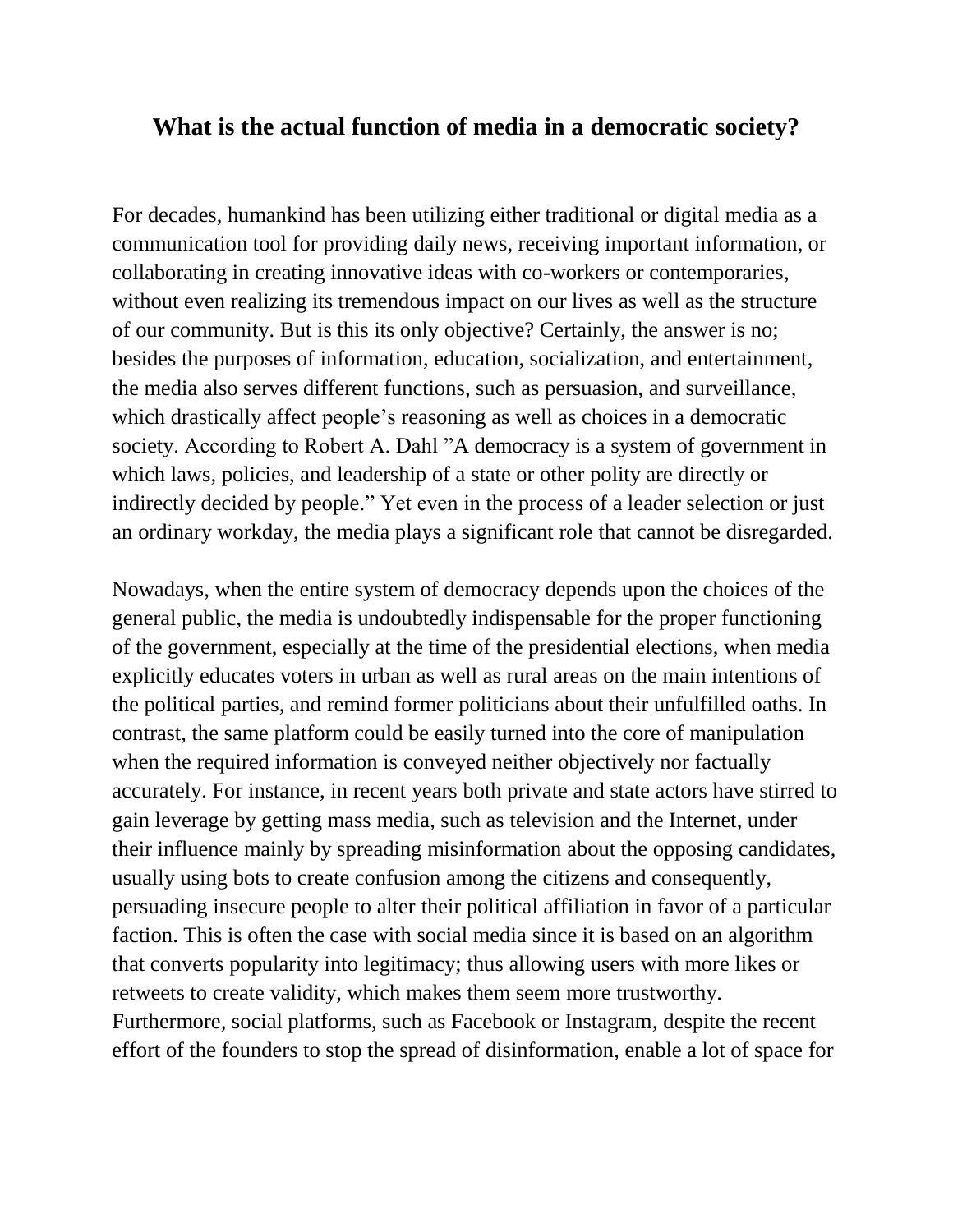manipulation, as they freely allow populist leaders to communicate with their electorate without any constraints on the content, which may encompass various forms of misleading facts or even a complex conspiracy theory.

Indisputably, the media has evolved throughout the years, resulting in enormous innovations in its forms as well as intelligence. This would not sound as frightening if these advances were not used to reveal personal data about the users of a specific platform or even deliberately track their previous searches to adjust the advertisements according to passive digital footprints left by all the things people have done on particular websites; thereby allowing merchandiser to raise their profits by simply convincing possible buyers to purchase the same or similar product they have been looking at on a web page by intentionally promoting these goods to them without giving a real effort into it. Online shopping is unquestionably a perfect opportunity for retailers to leave a cookie that works as a tagging mechanism to track the activity on each site on the device, letting them create targeted advertisements that would most likely suit the person's taste based on the recent search history. In my opinion, creating such a system is convenient for business marketing, but on other hand, it has a reasonable impact on the costumers. Even though some buyers do not mind, because of this, the overwhelming majority feels as if they were constantly followed around, which may contribute to the negative feelings of insecurity along with distress whilst using the Internet.

More importantly, the media also possesses a negative influence on adolescents, as they usually spend innumerable hours watching television or keeping up with the era on social media. In general, the situation is especially harmful to children over 13, since their parents do not tend to look for them as much as they used to; thus allowing them to spend an unlimited amount of time texting with comrades, being on the Internet, or playing video games, which may induce to dangerous addictions to social media or online gaming, leading to numerous mental conditions, such as depression or anxiety. Furthermore, the excessive usage of media can also interfere with the quality of sleep, as these youngsters incline to fall asleep with their phone devices nearby, which exposes them to blue light, causing problems with concentration, hence a poor performance at school. However, the issue does not concern just teenagers; in fact, the research shows that children between the age of